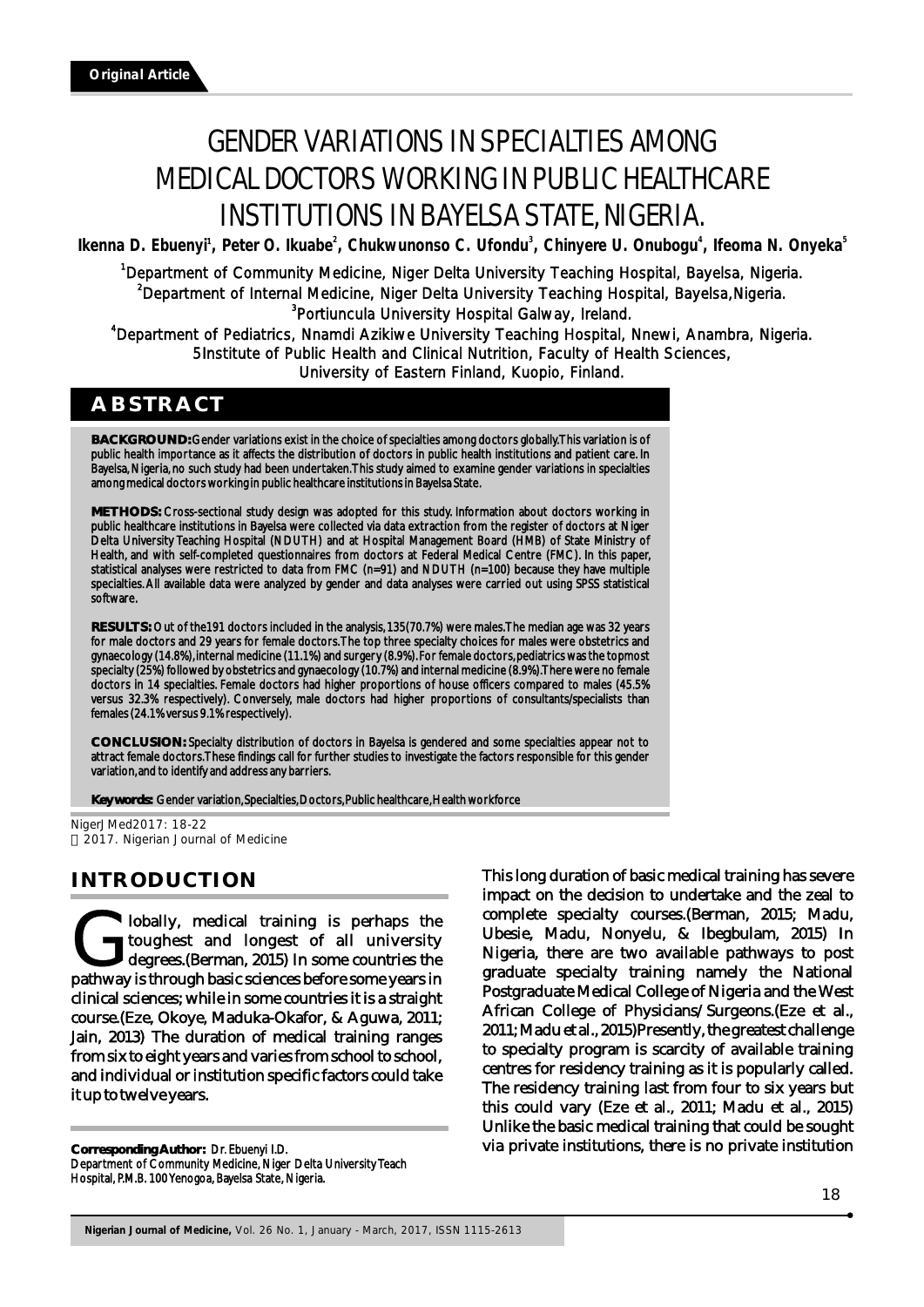offering postgraduate medical training in Nigeria.

This tortuous path of training have various implications for doctors in public health care system.(Berman, 2015; Madu et al., 2015) The specialization program around the world is strongly gendered because apart from the specialty specific challenges, the above system specific challenges inform the decision of doctors to opt for specialty training. (Gjerberg, 2002; Riska, 2001)Increasingly, more doctors are opting out of specialty training and this has a huge impact on the quality of care at all levels of health care in the country.(Berman, 2015; Eze et al., 2011; Gjerberg, 2002; Jain, 2013; Madu et al., 2015; Riska, 2001)Cultural and socioeconomic factors as well as gender discrimination affect specialty choices by female doctors.(Gjerberg, 2003; Jolly et al., 2014; McMurray et al., 2000)However, practical factors like family and career inform the choices in the face of overwhelming inimical conditions.(Doescher, Ellsbury, & Hart, 2000; Elston, 2009; Gjerberg, 2003) Studies suggest that men often prefer surgery and related specialities (Madu et al., 2015; Zulkifli & Rogayah, 1998) while women prefer family medicine, public health and anesthesiology (Zulkifli & Rogayah, 1998).

The aim of this study is to examine the gender variations in specialties among medical doctors working in public healthcare institutions in Bayelsa State. Presently, no similar study exists in the state or region. This study is essential to inform future public health policies for both postgraduate medical training and public health care in Bayelsa and Nigeria.

#### **Methodology**

#### **Study Design and Setting**

This cross-sectional study was carried out using structured self-administered questionnaire and data extraction from registers of the doctors. The study sites were Federal Medical Centre (FMC), Yenagoa; Niger Delta University Teaching Hospital (NDUTH), Okolobiri and the Hospital Management Board (HMB), Bayelsa State Ministry of Health, Yenagoa. These institutions employ doctors in the public healthcare sector in Bayelsa State. Bayelsa state is located in the Niger Delta region of Nigeria.

#### **Data Collection**

Data was collected between June and August 2015. The doctors at FMC Yenagoa (n=91) completed selfadministered questionnaires (98% return rate) while data was extracted from the registers of the doctors in NDUTH (n=100) and HMB (n=89) into an extraction table developed from the questionnaire. In order to avoid duplication, doctors originally employed by the HMB but on secondment at the NDUTH were captured under NDUTH (since that was their current place of work). The questionnaire covered three major areas namely background information, medical education, and years of experience in medical practice and current employment. The background information consisted of demographic variables including age, gender and marital status. The medical education consisted of questions on year of graduation from medical school and fellowship/residency status. The current employment covered practice setting (urban and rural), level of care, position, medical specialty and duration of service. Informed consent was obtained from the doctors in FMC. Ethical approval was not required for this study.

#### **Data Analysis**

In this paper, statistical analyses were only restricted to data from FMC and NDUTH because they have multiple specialties. Data were analyzed by gender and data analyses were carried out using Statistical Package for Social Sciences (SPSS) statistical software version 17 for windows. Comparisons were made between male and female doctors. Fischer's exact test was used for categorical variables, and Mann-Whitney test for continuous variable were used to test for gender differences in doctors' characteristics. However, gender differences in specialties were only analysed as percentages/proportions due to too many empty cells.

#### **Results**

#### **Characteristics of the Medical Doctors**

Out of the 191 doctors included in the analysis, 135(70.7%) were males while 56(29.3%) were females and the median age of study population was 31 years. (Table 1) The female doctors were younger than males with a median age of 29 years ( $p<0.001$ ). Amongst the doctors who were married, 63.1% were males while 44.6% were females. Conversely, amongst those who were single, 53.6% were females while only 36.9% were males and an association was observed between marital status and gender (p=0.017).

There were more males than females in all the professional levels recorded in Table 1 and there was statistically significant differences by gender (p=0.044). Female doctors had higher proportions of house officers compared to males (45.5% versus 32.3% respectively). Conversely, male doctors had higher proportions of consultants than females (24.1% versus 9.1% respectively). There were also statistically significant differences by fellowship status (p=0.039). Female doctors had higher proportions of those not doing residency training compared to male doctors (56.4% versus 47.4% respectively).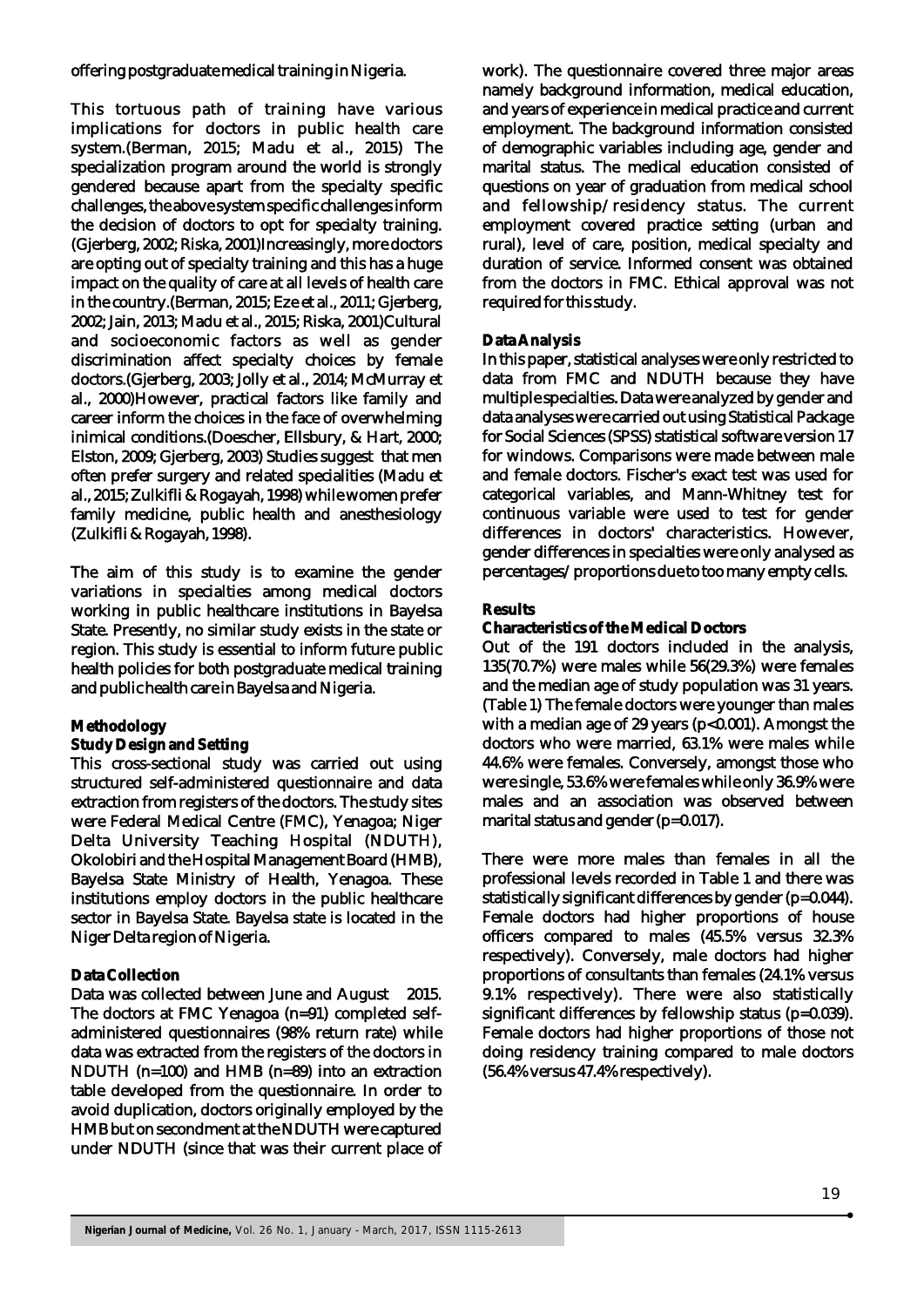# **Table 1: Characteristics of the medical doctors by gender (N = 191)**

| Gender                      |              |             |          |             |
|-----------------------------|--------------|-------------|----------|-------------|
|                             |              |             |          |             |
| Variable                    | <b>Males</b> | Females     | P-value* | Total       |
|                             | $(n = 135)$  | $(n = 56)$  |          | $(n = 191)$ |
|                             |              |             |          |             |
| Age in years, mean (median) | 33.7(32.0)   | 29.6 (29.0) | < 0.001  | 32.3(31.0)  |
| Marital status, n (%)       |              |             |          |             |
| Married                     | 82(63.1)     | 25(44.6)    | 0.017    | 107(57.5)   |
| Single                      | 48 (36.9)    | 30(53.6)    |          | 78 (41.9)   |
| Separated/divorced          |              |             |          |             |
| Widow/widower               |              | 1(1.8)      |          | 1(0.5)      |
| (Missing data)              | $5( - )$     |             |          | $5( - )$    |
|                             |              |             |          |             |
| Professional level, n (%)   |              |             |          |             |
| Medical officer             | 22(16.5)     | 7(12.7)     | 0.044    | 29 (15.4)   |
| House officer               | 43(32.3)     | 25(45.5)    |          | 68 (36.2)   |
| Senior medical officer      | 6(4.5)       | 0(0)        |          | 6(3.2)      |
| Registrar                   | 26 (19.5)    | 15(27.3)    |          | 41(21.8)    |
| Senior registrar            | 4(3.0)       | 3(5.5)      |          | 7(3.7)      |
| Consultant                  | 32(24.1)     | 5(9.1)      |          | 37(19.7)    |
| (Missing data)              | $2(-)$       | $1(-)$      |          | $3(-)$      |
|                             |              |             |          |             |
| Fellowship status, n (%)    |              |             |          |             |
| Completed residency         | 34(25.2)     | 5(9.1)      | 0.039    | 39 (20.5)   |
| Currently doing residency   | 37(27.4)     | 19 (34.5)   |          | 56 (29.5)   |
| Not doing residency         | 64 (47.4)    | 31(56.4)    |          | 95 (50.0)   |
| (Missing data)              |              | $1(-)$      |          | $1( - )$    |

\*Fischer's Exact test for categorical variables, and Mann-Whitney test for continuous variable.

# **Distribution by Specialties**

As shown in Table 2, obstetrics and gynecology specialty had the greatest number (n=20, 14.8%) of male doctors followed by Internal Medicine (n=15, 11.1%). Distribution amongst the female doctors is shown in Table 2. The pediatrics specialty had the greatest number (n=14, 25.0%) of doctors followed by Obstetrics andgynecology (n=6, 10.7%). There were no female doctors in the following 14 specialities namely anesthesia, neurology, psychiatry, dentistry, dental surgery, dermatology, orthopedics, chemical pathology, family medicine, hematology, histopathology, HIV medicine, medical microbiology and pediatric surgery (Tables 2). There were 39 male house officers (interns) and 17 female house officers. They were classified as a separate category because house officers/interns rotate through different specialties.

### **Table 2: Specialties of medical doctors by gender**

| Specialty                                    | Males     | Females     | All       |
|----------------------------------------------|-----------|-------------|-----------|
|                                              | $N = 135$ | $N = 56$    | $N = 191$ |
|                                              | n (%)     | n (%)       | n (%)     |
|                                              |           |             |           |
| $NA^*$                                       | 39 (28.9) | 17(30.4)    | 56 (29.3) |
| Obstetrics and gynecology                    | 20 (14.8) | 6(10.7)     | 26(13.6)  |
| Internal medicine                            | 15(11.1)  | 5(8.9)      | 20 (10.5) |
| Surgery                                      | 12(8.9)   | 3(5.4)      | 15(7.9)   |
| General medicine                             | 8(5.9)    | 4(7.1)      | 12(6.3)   |
| Community medicine                           | 6(4.4)    | 3(5.4)      | 9(4.7)    |
| Pediatrics                                   | 6(4.4)    | 14 (25.0)   | 20 (10.5) |
| Anesthesia                                   | 5(3.7)    |             | 5(2.6)    |
| Ophthalmology                                | 4(3.0)    | 2(3.6)      | 6(3.1)    |
| Neurology                                    | 3(2.2)    |             | 3(1.6)    |
| Psychiatry                                   | 3(2.2)    |             | 3(1.6)    |
| Dentistry                                    | 2(1.5)    |             | 2(1.0)    |
| Dermatology                                  | 2(1.5)    |             | 2(1.0)    |
| Orthopedics                                  | 2(1.5)    |             | 2(1.0)    |
| Chemical pathology                           | 1(0.7)    |             | 1(0.5)    |
| Dental surgery                               | 1(0.7)    |             | 1(0.5)    |
| Family medicine                              | 1(0.7)    |             | 1(0.5)    |
| Hematology                                   | 1(0.7)    |             | 1(0.5)    |
| Histopathology                               | 1(0.7)    |             | 1(0.5)    |
| HIV medicine                                 | 1(0.7)    |             | 1(0.5)    |
| Medical microbiology                         | 1(0.7)    |             | 1(0.5)    |
| Pediatric surgery                            | 1(0.7)    |             | 1(0.5)    |
| Neuropsychiatry                              |           | 1(1.8)      | 1(0.5)    |
| Oral and maxillofacial surgery<br>aliaahla h | 41.       | 1(1.8)<br>L | 1(0.5)    |

#### \*NA = not applicable because they are house officers/interns

# **DISCUSSION**

Our study revealed that majority (70.7%) of doctors in public healthcare institutions in Bayelsa are males. It is not surprising that there were more males in all the professional levels recorded in the study. This preponderance of males in the medical profession is not new (Gjerberg, 2001, 2003); and whereas a change in this trend has been recorded in developed countries like United Kingdom where women constitute 57% of those accepted into medical school (Elston, 2009), it is different in developing countries like Nigeria where more males enrol into medical schools (Eze et al., 2011; Madu et al., 2015).

Females had higher proportions of house officers while males had higher proportions of consultants. The top three specialist choices for males were obstetrics and gynecology, internal medicine and surgery while for females it was pediatrics, obstetrics and gynecology and internal medicine. From this study result, it is not possible to know why some specialties appeared to be more popular than others. It is possible that these specialties were more represented than others because they were the ones that had accreditation for residency training in the institutions where the study was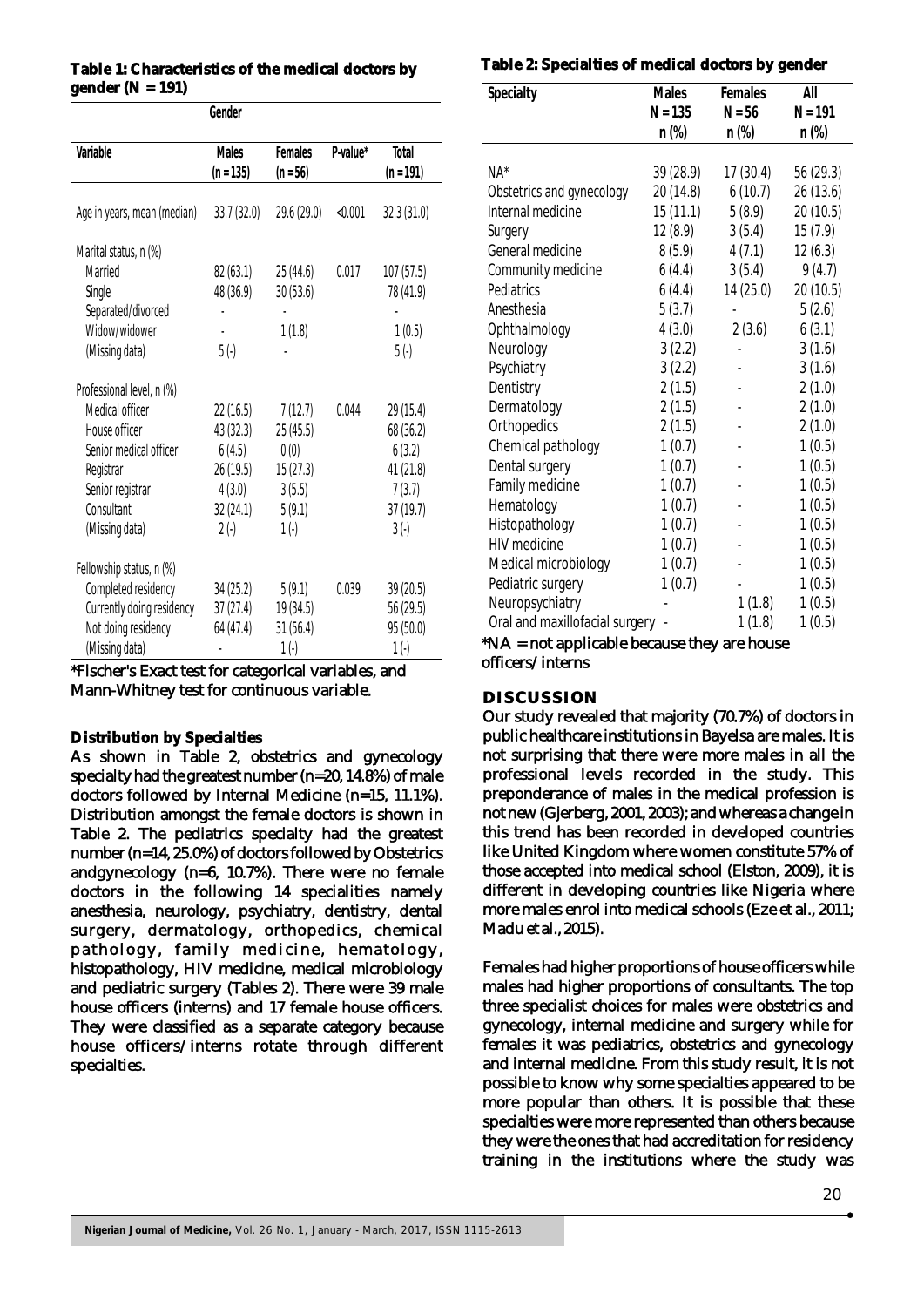conducted. Researchers have previously reported that accreditation of training centres is a major limitation to postgraduate medical education in Bayelsa (McFubara, Edoni, & Ezonbodor-Akwagbe, 2012). Specialty choicesmight have been to fit into what is available due to accreditation challenges. Perhaps, further research studies might be necessary to provide insights into the reasons for specialty choices.

The study methodology precludes an explanation for gendered specialty preferences or pattern but several studies have offered personal interests and sociocultural factors as explanations for the gendered pattern of specialty preferences (Elston, 2009; Eze et al., 2011; Gjerberg, 2001; Jain; Pelley, Danoff, Cooper, & Becker, 2015; Subba et al., 2012). Gender difference exist in the personal interest and career advancement desires of male and female doctors and these continue to influence their specialty preferences; with more men opting for surgical specialties and women dominating in the more flexible specialties(pediatrics, endocrine medicine and public health) on account of marital and family choices(Gjerberg, 2003; Jolly et al., 2014; Makama, Garba, & Ameh, 2012; McMurray et al., 2000; Pelley et al., 2015).

According to Gjerberg, the higher the number of children a female doctor has, the less likely she is to specialize(Gjerberg, 2003). It is interesting to note that in spite of more female enrolment and acceptance into medical schools in UK, females constitute only 28% of female consultants in National Health Scheme (NHS) (Elston, 2009). Eze and colleagues in Nigeria noted that women are underrepresented in all specialities.(Eze et al., 2011) Similarly, a study of two cohorts of Norwegian doctors noted that more men than women continue to specialize and in the surgical specialties(Gjerberg, 2001). In this study there were no females in 14 specialties, and this points to a huge gender imbalance in specialty distribution of doctors in Bayelsa.

The gendered pattern of specialist choice is hence not restricted to the developing countries. Although many studies identified personal interest and choice as responsible, this personal interest is not free from social factors.(Gjerberg, 2003) The highly unpredictable and rigid medical and residency training in Nigeria makes it difficult for women to combine career and family life (Eze et al., 2011; Madu et al., 2015; Makama et al., 2012). The unpredictable work schedule of the emergency medicine specialty in the UK is known to discourage women from that specialty(Elston, 2009) while a study in US noted that women dominated the endocrinology specialty on account of the need to maintain work-life balance(Pelley et al., 2015). An analysis of US census survey data noted that female physicians had 50%

higher chances of divorce compared to their male counterparts and that divorce correlated with longer working hours.(Ly, Seabury, & Jena, 2015)It is obvious that specialty choices are influenced by varying factors and occur at varying periods in the medical education, internship and after internship(Eze et al., 2011; Jain, 2013).A study of interns in India noted that the lower preference for the surgical specialties may be due to fewer female role models(Jain, 2013). Madu and colleagues noted that male preponderance in the surgical specialties may continue due to the zest for better prospects and higher societal expectations from men(Madu et al., 2015).

This study recorded an association between gender and marital status (p=0.017), professional level (0.044) and fellowship status (p=0.039).It is pertinent to note that more than half (53.6%) of the female physicians in the studied population were single compared to only 36.9% of the males. Medical training and specialization exert great pressure on both male and female physicians. The modal age of 31-40 years noted in a cohort of pre-residency medical graduates in Nigeria is rather worrisome(Eze et al., 2011) and suggests a long duration of training in medical school which may affect interest in specialist medical training. Increasingly, country specific factors lead to interruption of both medical and residency training (Eze et al., 2011; Madu et al., 2015; Makama et al., 2012). Hence, age related factors and financial challenges also affect the choice in medical specialty as physicians both male and female are constrained by factors to play catch up or find a faster route to financial freedom or professional satisfaction.

#### **CONCLUSION AND IMPLICATIONS FOR FUTURE RESEARCH**

The pattern of specialties of doctors in public healthcare institutions in Bayelsa is gendered. As demonstrated in previous studies, male and female doctors in different parts of the world tend to have specialty preferences on account of 'socially mediated' personal interest, training and country specific factors(Gjerberg, 2002; Riska, 2001). The choices have huge implications as so many other specialties perceived to be less lucrative or very demanding would continue to experience shortages in available man power to attend to the health care needs of people. In spite of the design limitations of this study, it provides an idea of the distribution of specialties in Bayelsa and hints of the need for more longitudinal studies to identify the predictors of specialty choices and also qualitative studies to understand the reasons for the choices. Such studies will provide useful data to assist governments, medical training bodies and heads of public healthcare institutions to design interventions to address the identified problems.